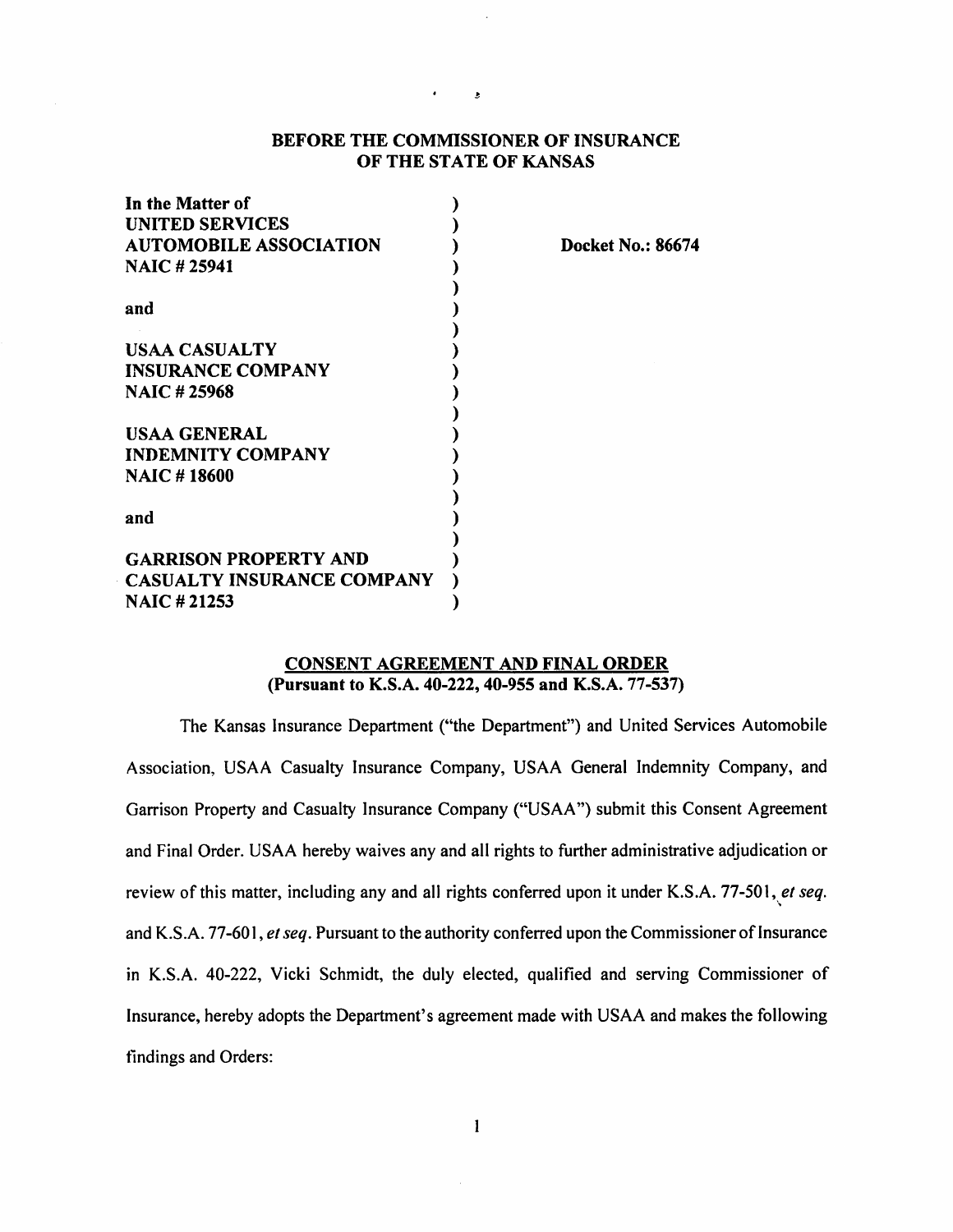# **Allegations**

The parties stipulate that if a hearing were conducted in this matter, the following evidence could be offered by the Commissioner, and although neither admitted nor denied by USAA, would be recognized as admissible to show the following:

- 1. United Services Automobile Association is domiciled in Texas has been authorized in Kansas since 1962. USAA Casualty Insurance Company is domiciled in Texas has been authorized in Kansas since 1975. USAA General Indemnity Company is domiciled in Texas and has been authorized in Kansas since 1997. Garrison Property and Casualty Insurance Company is domiciled in Texas and has been authorized in Kansas since 1913.
- 2. On November 19, 2020, USAA submitted a filing (USAA-132615525) to the Department changing its insurance scoring guidelines to assign an insurance score factor to policyholders without a credit score or those for which a score could not be calculated, also known as "No hit/Thin files".
- 3. The Department sent an objection on November 20, 2020 stating, "No hit/thin files are required to receive a neutral score pursuant to K.S.A. 40-5104(e). Please amend the filing to comply."
- 4. USAA sent a response on November 30, 2020 stating that No Hit/Thin files "are no longer treated as neutral but are now considered in the calculation of tier placement." The company indicated that this change was effective September 14, 2020 for new business and November 5, 2020 for renewal business.
- 5. On December 3, 2020, USAA sent a request to withdraw the filing. USAA indicated that they would immediately make changes to the treatment of No Hit/Thin files to ensure the files received a neutral score. The company indicated that the change would be effective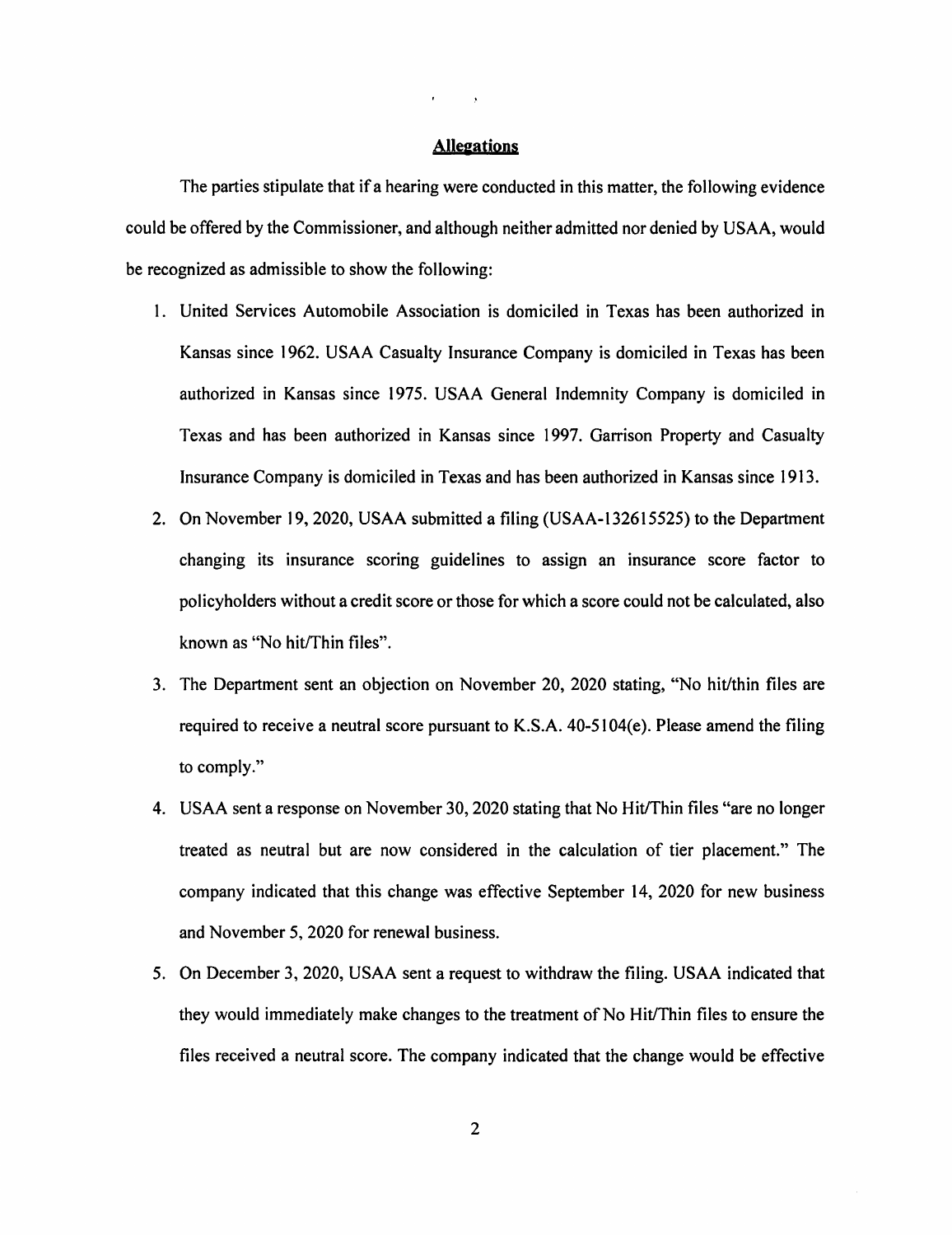on January 18, 2021 for new business and March 12, 2021 for renewal business.

6. On December 14, 2020, the Department sent another objection asking for information regarding the impact on policyholders. The company responded on December 17, 2020, estimating that the issue would impact 600 policyholders and that the company would refund \$14,000 in premium to Kansas policyholders.

#### **AooJieabie Law**

I. K.S.A. 40-955 provides, in part:

(a) Every insurer shall file with the commissioner, except as to inland marine risks where general custom of the industry is not to use manual rates or rating plans, every manual of classifications, rules and rates, every rating plan, policy form and every modification of any of the foregoing which it proposes to use. Every such filing shall indicate the proposed effective date and the character and extent of the coverage contemplated and shall be accompanied by the information upon which the insurer supports the filings. A filing and any supporting information shall be open to public inspection after it is filed with the commissioner, except that disclosure shall not be required for any information contained in a filing or in any supporting documentation for the filing when such information is either a trade secret or copyrighted. For the purposes of this section, the term "trade secret" shall have the meaning ascribed to it in K.S.A. 60-3320, and amendments thereto. An insurer may satisfy its obligations to make such filings by authorizing the commissioner to accept on its behalf the filings made by a licensed rating organization or another insurer. Nothing contained in this act shall be construed to require any insurer to become a member or subscriber of any rating organization.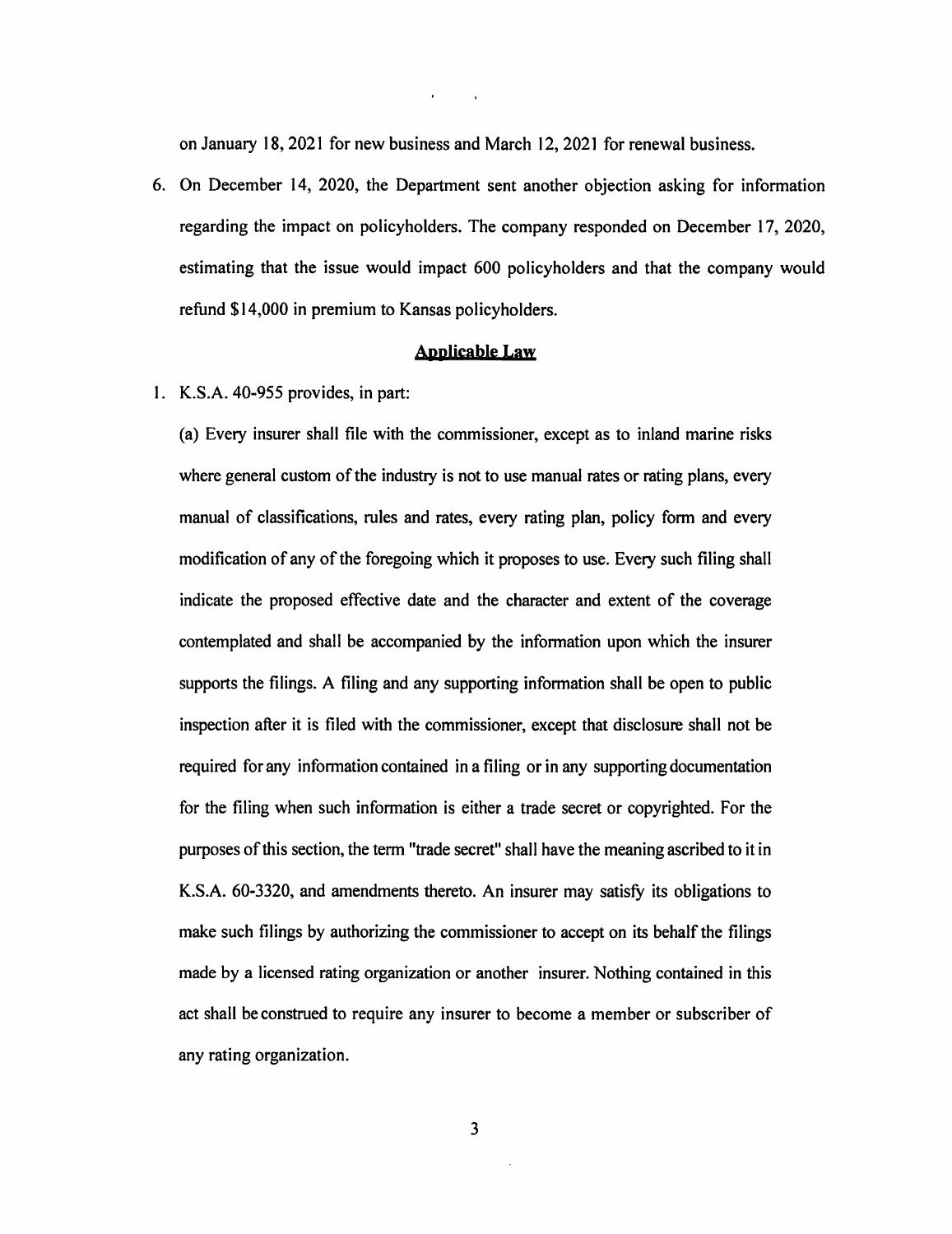2. K.S.A. 40-5104 provides, in part:

No insurer authorized to do business in the state of Kansas which uses credit information to underwrite or rate risks, shall:

( e) Consider an absence of credit information or an inability to calculate an insurance score in underwriting or rating personal insurance, unless the insurer does one of the following:

(I) Treat the consumer as if the applicant or insured had neutral credit information, as defined by the insurer; or

(2) exclude the use of credit information as a factor and use only other underwriting criteria.

3. K.S.A. 40-2,125 provides, in part:

(a) If the commissioner determines after notice and opportunity for a hearing that any person has engaged or is engaging in any act or practice constituting a violation of any provision of Kansas insurance statutes or any rule and regulation or order thereunder, the commissioner may in the exercise of discretion, order any one or more of the following:

(I) Payment of a monetary penalty of not more than \$1,000 for each and every act or violation, unless the person knew or reasonably should have known such person was in violation of the Kansas insurance statutes or any rule and regulation or order thereunder, in which case the penalty shall be not more than \$2,000 for each and every act or violation;

(2) suspension or revocation of the person's license or certificate if such person knew or reasonably should have known that such person was in violation of the Kansas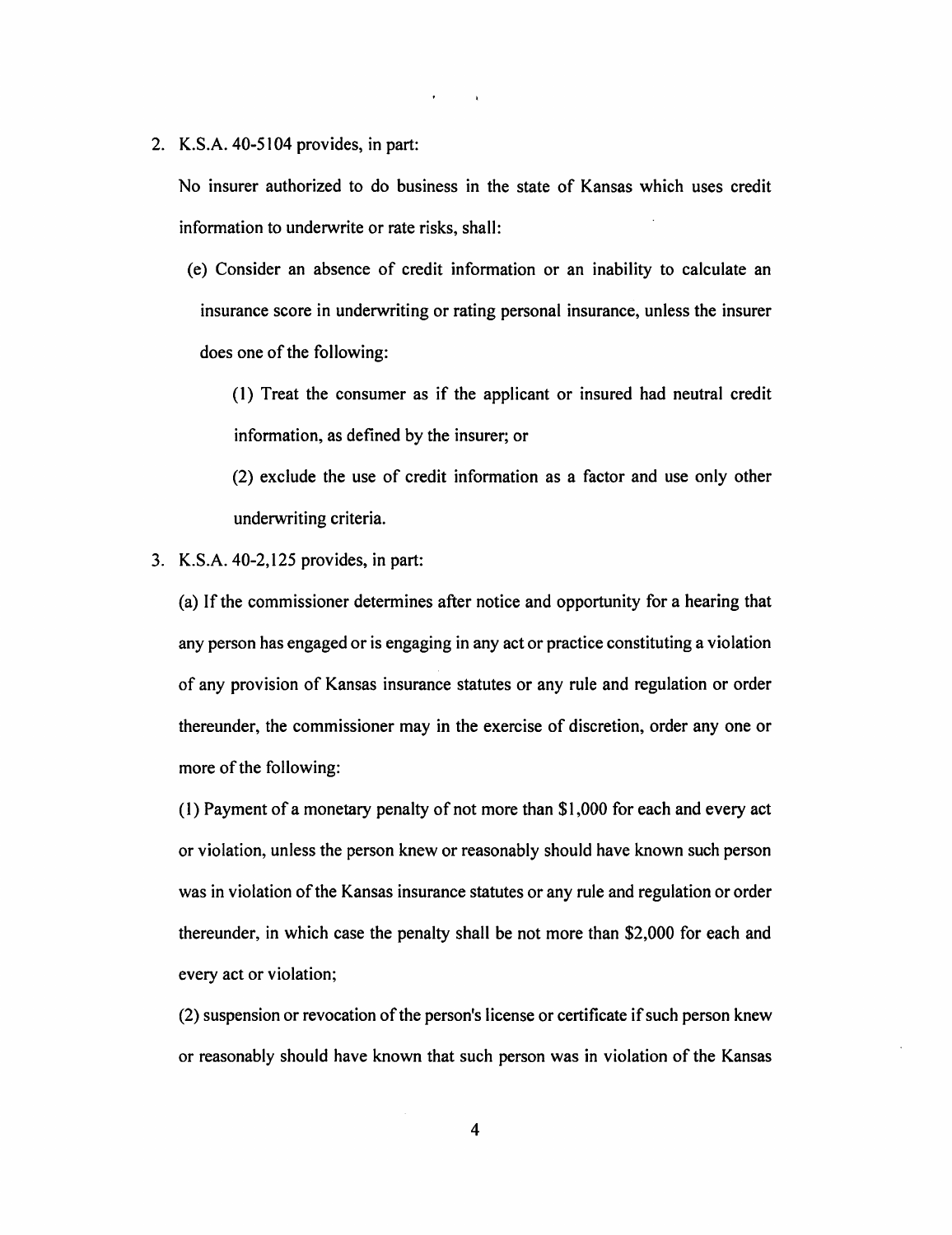insurance statutes or any rule and regulation or order thereunder; or

(3) that such person cease and desist from the unlawful act or practice and take such affirmative action as in the judgment of the commissioner will carry out the purposes of the violated or potentially violated provision.

# **Conclusions of Law and Orders**

Based on the information enumerated in Paragraphs # **1** through #6 and the applicable law cited above, **THE COMMISSIONER OF INSURANCE MAKES THE FOLLOWING ORDERS:** 

- **1.** The Commissioner of Insurance has jurisdiction over this matter pursuant to K.S.A. 40-222 and shall retain jurisdiction to issue any further orders deemed necessary.
- 2. USAA neither admits nor denies stated violations, as enumerated above.
- 3. USAA shall issue refunds to affected policyholders.
- 4. USAA shall supply the Department with a written update regarding the completion of the refunds to affected policyholders within 30 days of the date the last refund was issued. This update shall include the total number of affected policyholders and total amount of premium refunded.
- 5. USAA shall cease and desist from engaging in practices in violation of Kansas law.
- 6. USAA shall comply with recommendations of examiners and contact the Department's Property/Casualty Division with any further questions.
- 7. USAA shall pay a monetary penalty of \$5,000 within 30 days of the effective date of this order.

IT IS SO ORDERED THIS  $\frac{74\%}{60}$  DAY OF AUGUST 2021, IN THE CITY OF **TOPEKA, STATE OF KANSAS.**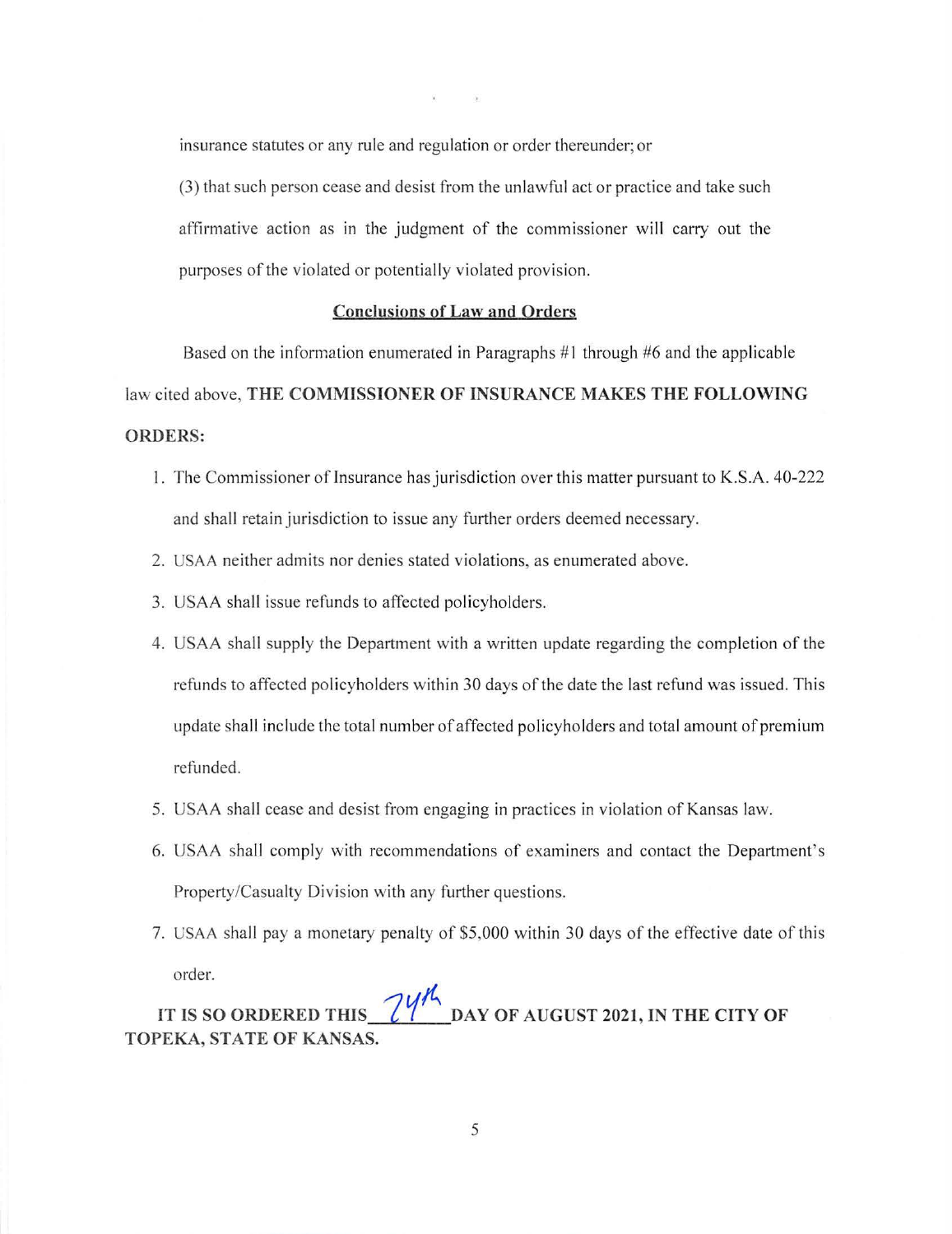

BY:

McFarland Justin L.

General Counsel

The undersigned: 1) represents that they are authorized to enter into this Consent Agreement on behalf of the companies; and 2) stipulates and agrees to the above findings, facts, and conclusions of law and waives their rights to an administrative hearing and judicial review of the Commissioner's Order.

Tiffany L. Ryan, AVP Auto Regional Product Line Leader Company Representative Name (Print) 9800 Fredericksburg Road, San Antonio, TX 78288 Street Address USAA 25941 , CIC 25968, GIC 18600, Garrison 21253

NAIC Number

Tuffany L. Ryan<br>Company Representative Name Signature Date

08/18/2021